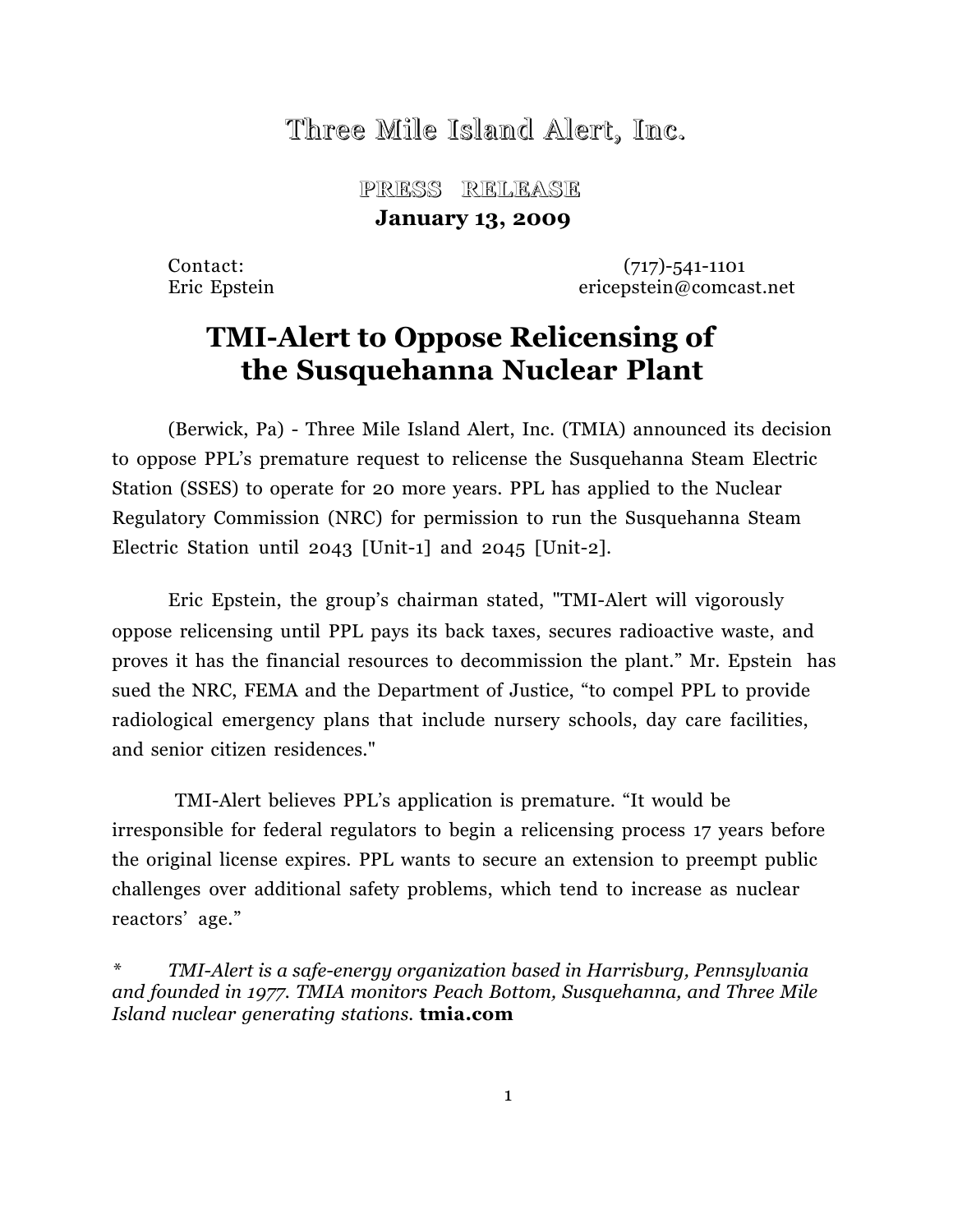# **9 Reasons Why TMI-Alert Opposes Early Relicensing of the Susquehanna Nuclear Plant**

# **1. PPL has failed to provide workable emergency plans for "special needs" populations living within ten miles of the SSES.**

Mr. Epstein, Chairman of TMI-Alert, sued FEMA, the NRC and the Department of Justice to compel all Pennsylvania nuclear utilities to provide emergency planning for the most vulnerable populations living near reactors. The Pennsylvania Attorney General referred the case to the United States Government Accountability Office on September 14, 2006.

#### **2. Tax break for the rich:**

PPL pledged that tax revenues would increase for local communities after deregulation. In fact, the opposite has occurred. The "old version" of the plant was valued at **\$800 million** in 1998 and 1999. The "new" SSES valuation in 2001 was approximately \$160 million. The actual valuation of the plant, or the amount PPL is paying taxes one, is \$**56 million.** Yet, **PPL is collecting \$2.97 billion in rate recoveries** for cost overruns associated with the construction of Susquehanna. There is no replacement revenue for local governmental bodies and **schools**, and local property owners are paying **for PPL's tax breaks**.

## **3. Financial Stability:**

PPL can not predict with any degree of confidence how much it will cost to clean up the rad waste site after the plant closes. Projected costs for nuclear !decommissioning of Susquehanna have **increased by at least 553%** between 1981 and 2003.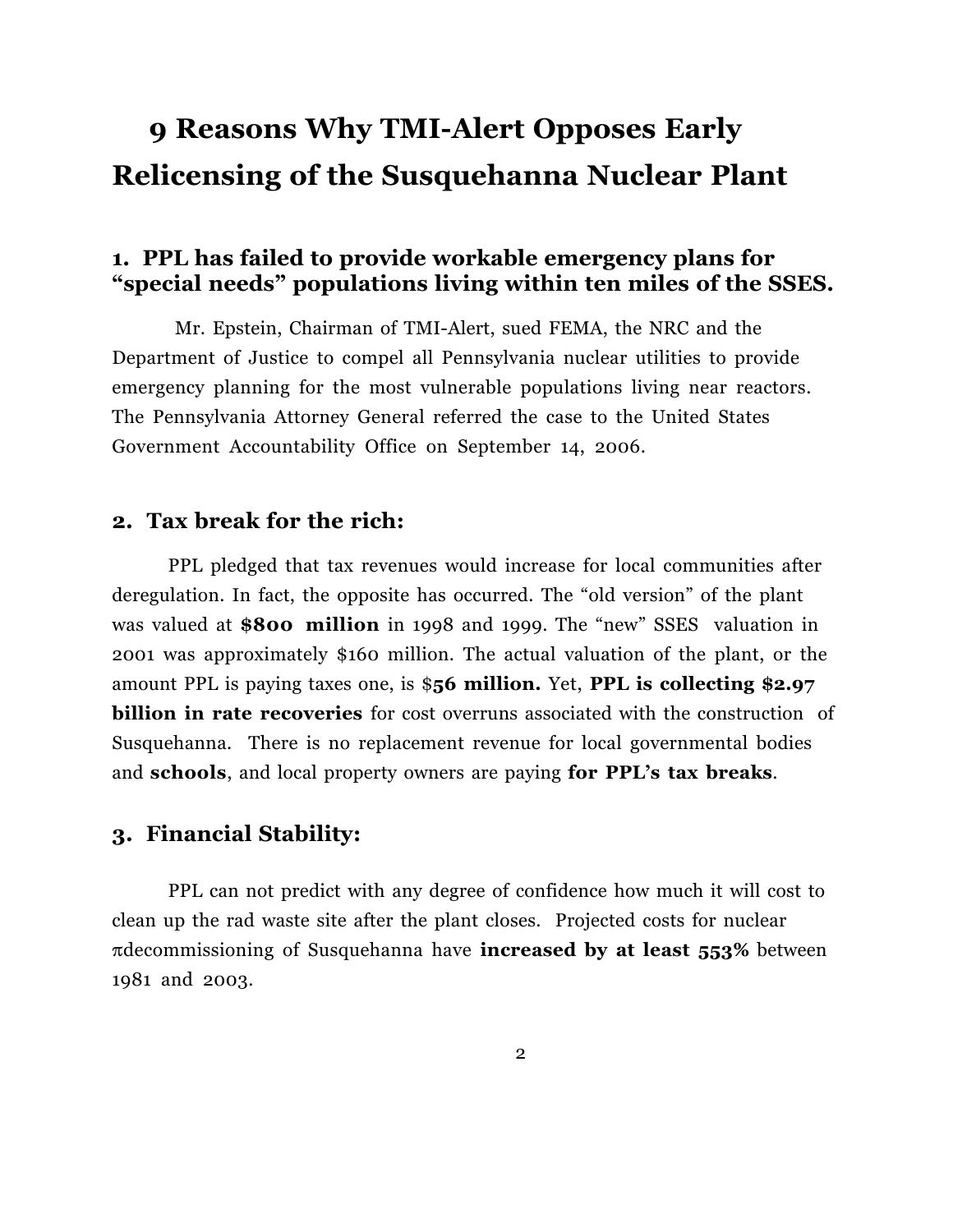In **1981** PP&L predicted that its share to decommission SSES was between **\$135 and \$191 million**. By 1985 the cost estimate had climbed to \$285 million. And by 1991, the cost in 1988 dollars for the "radioactive portion" of decommissioning, was \$350 million.

The Company's contractor conducted a site-specific study which projected that the cost of decommissioning would be \$725 million in 1993 dollars. The 1994 cost estimate remained steady at \$724 million, but the market value of securities held and accrued in income in the trust funds declined, and thus the estimate reflected another increase in decommissioning costs (PP&L Base Rate Case, Page, 1016, Lines 7-27 and Page 1017, Lines 1-24.)

By **2006** PPL projected costs to decommission Susquehanna to be almost **\$1 billion**.

# **4. Safeguards and terrorism:**

Since 9-11, nuclear plants have been recognized as terrorist targets, but Susquehanna is unprepared. There are measures that could mitigate risks of various attacks by air, water and ground, but the industry has lobbied NRC not to adopt them, in order to keep costs down.

### **5. Uprates for shareholders:**

PPL has requested permission to amp up the capacity of the plant, even though they believe it's worth only **\$56** million. Last time PPL announced it was planning to increase capacity, **shareholders** hit the jackpot. In a Petition to the NRC to increase capacity by 100 megawatts, PPL said "The **\$120 million** in improvements at the Susquehanna plant are expected to **add earnings** as soon as they go into operation" (PPL, April 23, 2001).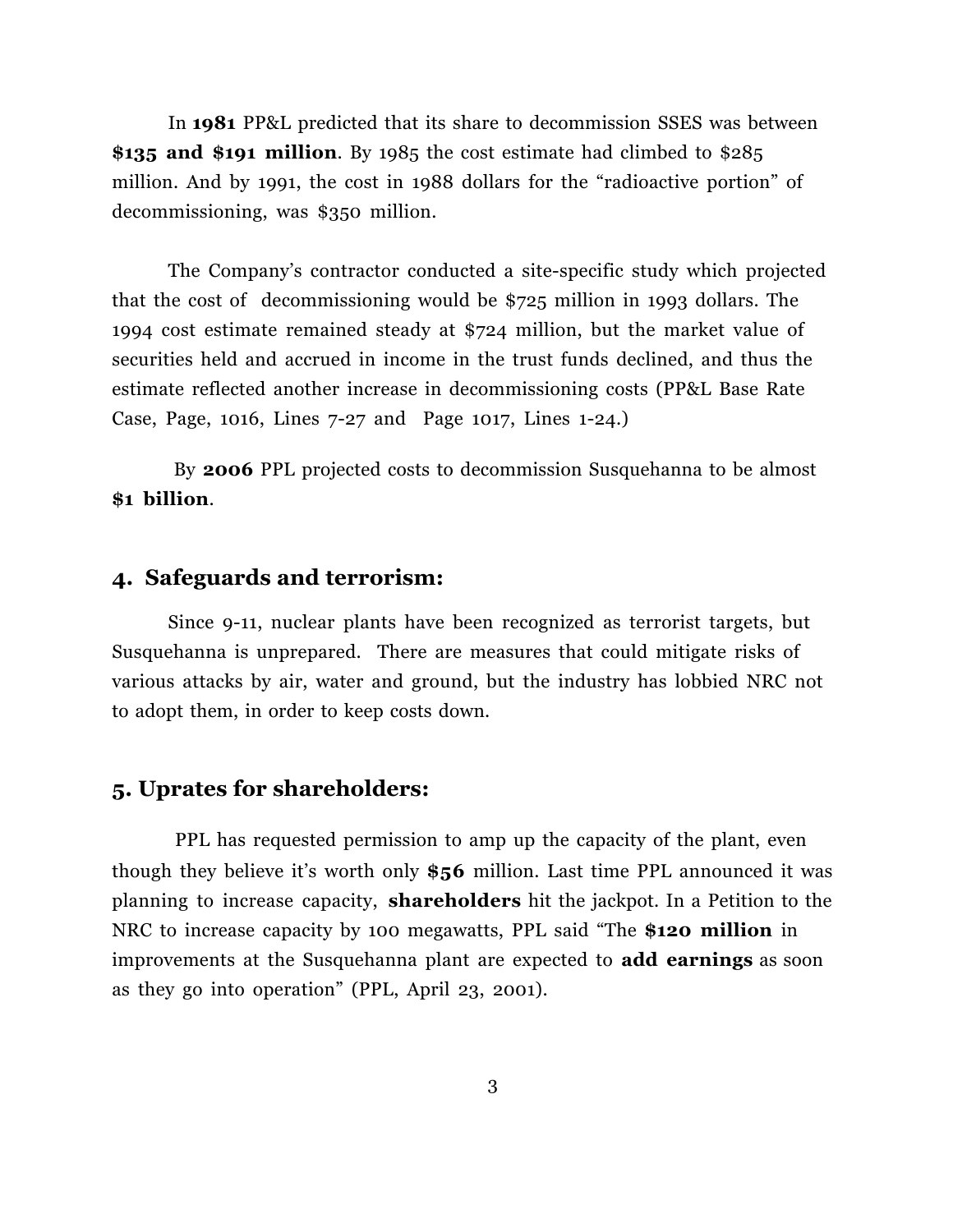### **6. Water supplies:**

The magnitude of the amount of water used at a nuclear power plant is readily evidenced at the SSES every day. The Susquehanna Steam Electric Station loses 14.93 million gallons of water per unit daily as vapor out of the cooling tower stack. Eleven million gallons per day are returned to the river as cooling-tower basin blow down. **On average, 29.86 million gallons per day are taken from the river and not returned**; even during periods of **drought!** (PPL, Pennsylvania Environmental Permit Report.)

#### **7. No permanent storage of waste:**

The Susquehanna nuclear power plant produces approximately **30 metric tons** of high-level radioactive waste **per year per reactor**. The nuclear garbage has no forwarding address. In reality, the SSES is a *de facto* high-level radioactive waste site on the Susquehanna River. There is no solution in sight for disposal of highly radioactive "spent" fuel rods, although the National Academy of Sciences and other technical experts argue that moving all radioactive waste into hardened, dry storage would reduce the risks associated with current high-density cooling pools at each plant. Susquehanna is one of 21 nuclear power plants where used reactor fuel pools have reached capacity.

#### **8. Age-related safety problems will increase:**

Susquehanna was designed to last for 40 years, but many systems and components are already being stressed by radiation, high heat and pressures, and other factors. U.S. plants are suffering from corrosion, large component failures, original design flaws and other unresolved safety issues. At least a dozen U.S. plants have recently discovered radioactive tritium leakage into groundwater from pipes or cooling pools.